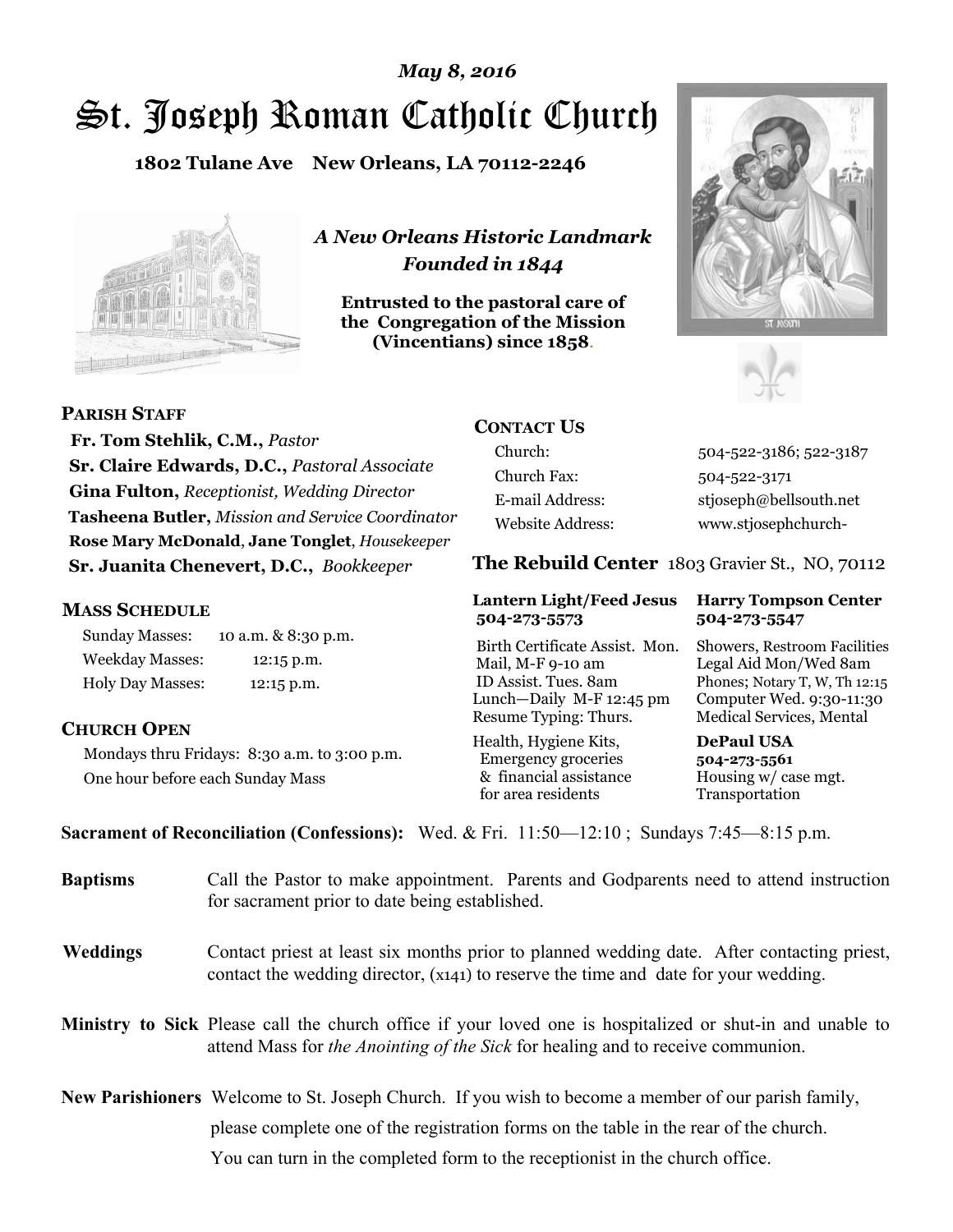# **The Ascension of Our Lord May 8, 2016**



 **10:00 am Mass: St. Joseph Parishioners and Benefactors** 

 **8:30 pm Mass: Bell Sisters (+), Hank Schaller (+); John Hance (+); Brad D'Alfonso; Mendoza Family**

 Monday, May 9, 2016— 12:15 p.m. **Dr. Elbert Goodier** (+); **Frances Henry** (+) Tuesday, May 10, 2016— *St. Dajmien de Veusters*

12:15 p.m. **Austin D'Alfonso; Brian D' Alfonso**

Wednesday, May 11, 2016—

 12:15 p.m. **Phyllis D. Chauvin; Anthony D'Alfonso** Thursday, May 12, 2016—*Sts. Nereus & Achilleus / Pancras*

12:15 pm **Gabe Barkate (+); Mother Angelica (+)**

Friday, May 13, 2016—OUR LADY OF FATIMA

# 12:15 pm **Todd Hurley (+); Jakki James**

# **READINGS FOR THE WEEK**

*Sunday, May 8*….. **One in Faith #1023** Monday: Acts 19:1-8; Ps 149; Jn 16:29-33 Tues.: Acts 20:17-27; Ps 19:2-5; Jn 17:1-11 Wednesday: Acts 20:28-38; Ps 148; Jn 17:11-19 Thurs.: Acts 22:30 23:6-11; Ps 98; Jn 17:20-26 Friday: Acts 25:13-21; Ps 47:2-7; Jn 21:15-19 Saturday: Acts 1:15-26; Ps 47:2-9; Jn 15:9-17 Sunday: Acts 2:1-11; Ps 47:2-3, 6-9; 1 Cor. 12:3-7; Jn 20:19-23

### **YOUR PRAYERS ARE ASKED FOR THE FOLLOWING PARISHIONERS AND THEIR FAMILY MEMBERS, WHO ARE IN NEED OF HEALING:**

| Sarah Hollier-Watkins               | Karen McCoy   | Terry Eggleston         | Sr. Kathleen Driscoll, DC | Gabriel Faircloth     |
|-------------------------------------|---------------|-------------------------|---------------------------|-----------------------|
| <b>Bob Smothers</b>                 | Landy Lanza   | Charlie & Joanne Slocum | Sara Marino               | Ben Eble III          |
| Heather Faircloth                   | Juanita Ware  | Jody Nicely             | Marshall & Marion Vaughn  | Willie Arnaudville    |
| BabyArlyn Cronk-Gebbia Shelia Jones |               | Lawrence Brown          | Mike Mullin               | Clarke Bordelon       |
| Mary Willis                         | Mamie Brown   | LaDonna Finch           | <b>Connel Batiste</b>     | Fr. Lou Franz, CM     |
| Frances Fiegler                     | Linda Elwood  | Pat Reese               | Mel & Gaspar Schiro       | Donna Moore           |
| Regina Pichoff                      | Pippy Sanders | Tina Roderfeld          | Allen Maldonado           | Baby Juliana          |
| Lynn Williams                       | Isaac Thomas  | Bennett Joseph, Jr.     | Priscilla Martin          | <b>Anthony Blaise</b> |

# **SANCTUARY CANDLE AND MASS INTENTIONS**

The Sanctuary Candle is burning this week to pray for **Michael Wallace.** If you would like to reserve a date to burn the Candle in memory of someone or for a special intention, please call the church office (522-3186). The Sanctuary Candle offering is \$15 for 14 days. The offering for Mass intentions is \$5.00 per Mass.

# AMORIS LÆTITIA FROM THE HOLY FATHER, FRANCIS

We must be grateful that most people do value family relationships that are permanent and marked by mutual respect. They appreciate the Church's efforts to offer guidance and counselling in areas related to growth in love, overcoming conflict and raising children. Many are touched by the power of grace experienced in sacramental Reconciliation and in the Eucharist, grace that helps them face the challenges of marriage and the family. We are grateful, too, for the witness of marriages that have not only proved lasting, but also fruitful and loving. There are many factors that can inspire a positive and welcoming pastoral approach capable of helping couples to grow in appreciation of the demands of the Gospel. Yet we have often been on the defensive, wasting pastoral energy on denouncing a decadent world without being proactive in proposing ways of finding true happiness. Many people feel that the Church's message on marriage and the family does not clearly reflect the preaching and attitudes of Jesus, who set forth a demanding ideal yet never failed to show compassion and closeness to the frailty of individuals like the Samaritan woman or the woman caught in adultery. (Chapter 2, 38)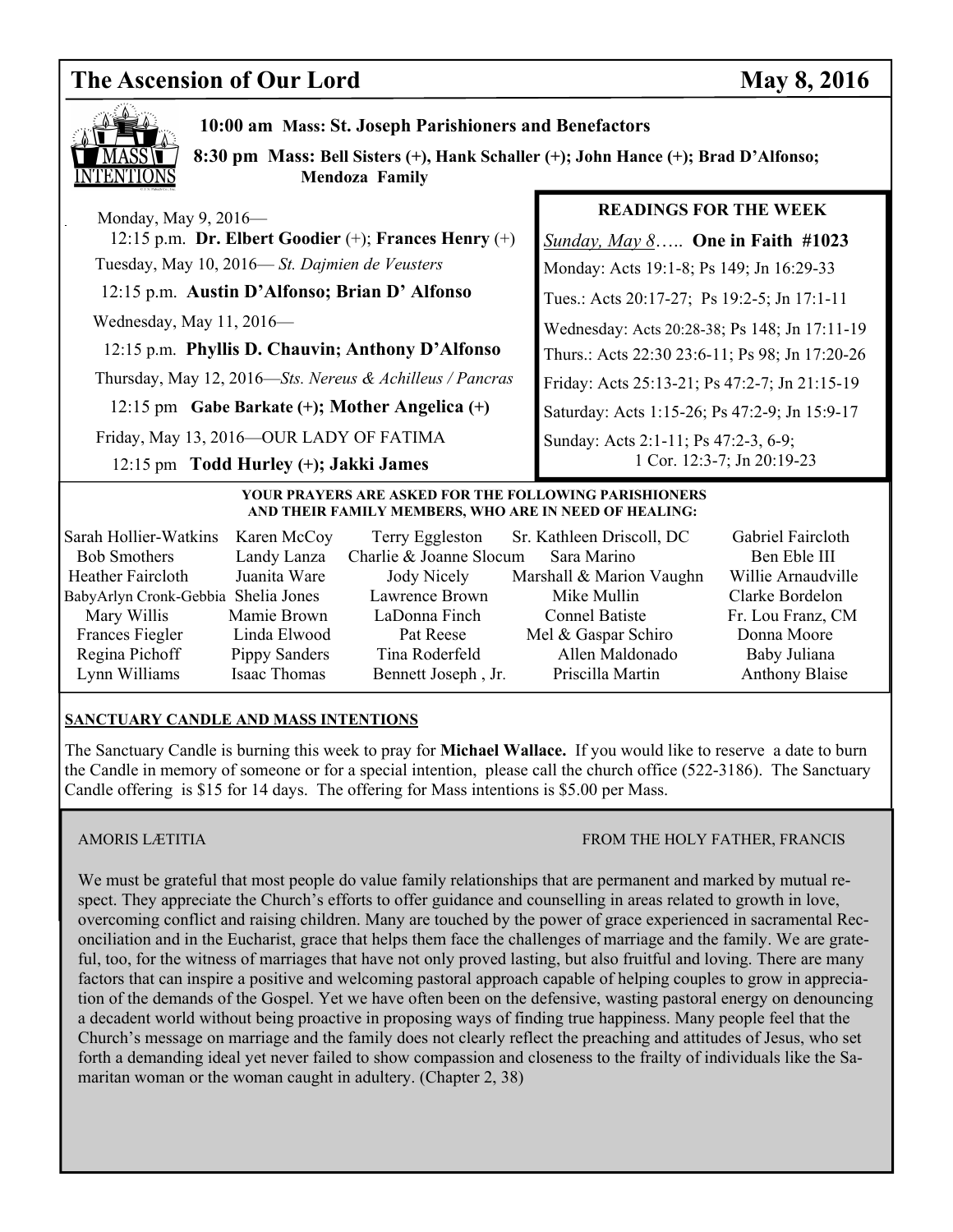God reigns over the nations, God is seated upon the holy throne. *Psalm 47:8-9* 

*PARISH CALENDAR*  May 15 **Jubiliarian Mass** Sr. Kathleen (50) & Mary Paule (80) May 15 **Bro. Martin H.S. Graduation Mass** 5:30pm

**TREASURE & STEWARDSHIP**

 **Sunday Collection May 1, 2016…...\$ 3,669.00** 

 **Capital Campaign…………………….1,088.00** 

May 29 **Golden Anniversary** 10:00am Fr. Louie Arceneaux, CM

*Thank you for your generosity* 

**Mother's Day Bake Sale**: The Marian Sodality has their Mother's Day Bake Sale Fund Raiser today, after the 10am Mass. Your baking generosity as well as your sweet tooth are greatly appreciated!

**Jubiliarians**: Congratulations to the *Daughters of Charity* who are celebrating their anniversaries next Sunday: **Sr. Mary Paule Vardigan DC** (80 years); **Sr. Kathleen Driscoll, DC** (50 Years); **Sr. Bonnie Hoffman, DC** (50 Years)!!!

**RIP Dc. Angelas Robin, Jr.** Founding member of Feed Jesus program, served as Deacon from 1974 to 1996, married to Gaynell Markey Robin for 52 years. Ordained in first Permanent Deacon class of 1974. Our thanks and prayers!



# **Pope Francis' May Intentions**

**Universal:** That in every country of the world, women may be honored and respected and that their essential contribution to society may be highly esteemed.

**Evangelization:** That families, communities, and groups may pray the Holy Rosary for evangelization and peace.

Congratulations to all who made their Confirmation on March 29th:

 *Hannah, Louie, Langston*, *Michael, Mitch and Tommy.*

# **TODAY'S READINGS**

**First Reading** — You will be my witnesses in Jerusalem, and to the ends of the earth (Acts 1:1-11).

**Psalm** — God mounts his throne to shouts of joy; a blare of trumpets for the Lord. (Ps. 47: 2-9).

**Second Reading** — Christ entered heaven itself that he might appear before God on our behalf. (Heb. 9:-24, 28).

**Gospel** — As he blessed them he parted from them and was taken up to heaven. (Luke 24:46-53).

# **THE WORKING OF THE HOLY SPIRIT**

In today's Gospel from Luke, Jesus recalls his (and now the apostle's) mission. He directs them to return to the city and wait for the promise of the Father. He blesses them and is "taken up" into heaven. This "taking up" suggests being carried up like an acceptable sacrifice ascending to the throne of God.

The apostles, nourished on the word of God that spoke to them of acceptable sacrifices understand this. They go to Jerusalem to wait, pray and praise God. We know that in a few days the powerful Spirit will come to the apostles. We can be grateful that they stayed and waited, whatever their trepidation. From their example, we learn what it takes to wait and open ourselves to the coming of the Holy Spirit.

# **CHARTER FOR THE PROTECTION OF CHILDREN AND YOUNG PEOPLE**

In response to the Charter for the Protection of Children and Young People from the United States Conference of Catholic Bishops, the Archdiocese of New Orleans continues to make the Hot Line available for anyone who has been hurt or sexually abused by anyone who works for the Church. The Hot Line continues to be available; the number is (504) 522-5019. In continuing our commitment to support and to heal, we invite and encourage individuals who have been hurt or sexually abused recently or in the past by clergy, religious or other employees of the Archdiocese to call our Hot Line. The Hot Line is available 24 hours a day and your message will be received confidentially by a trained mental health professional. In addition, anyone can make a direct call during regular business hours to the Victims' Assistance Coordinator at (504) 861-6253